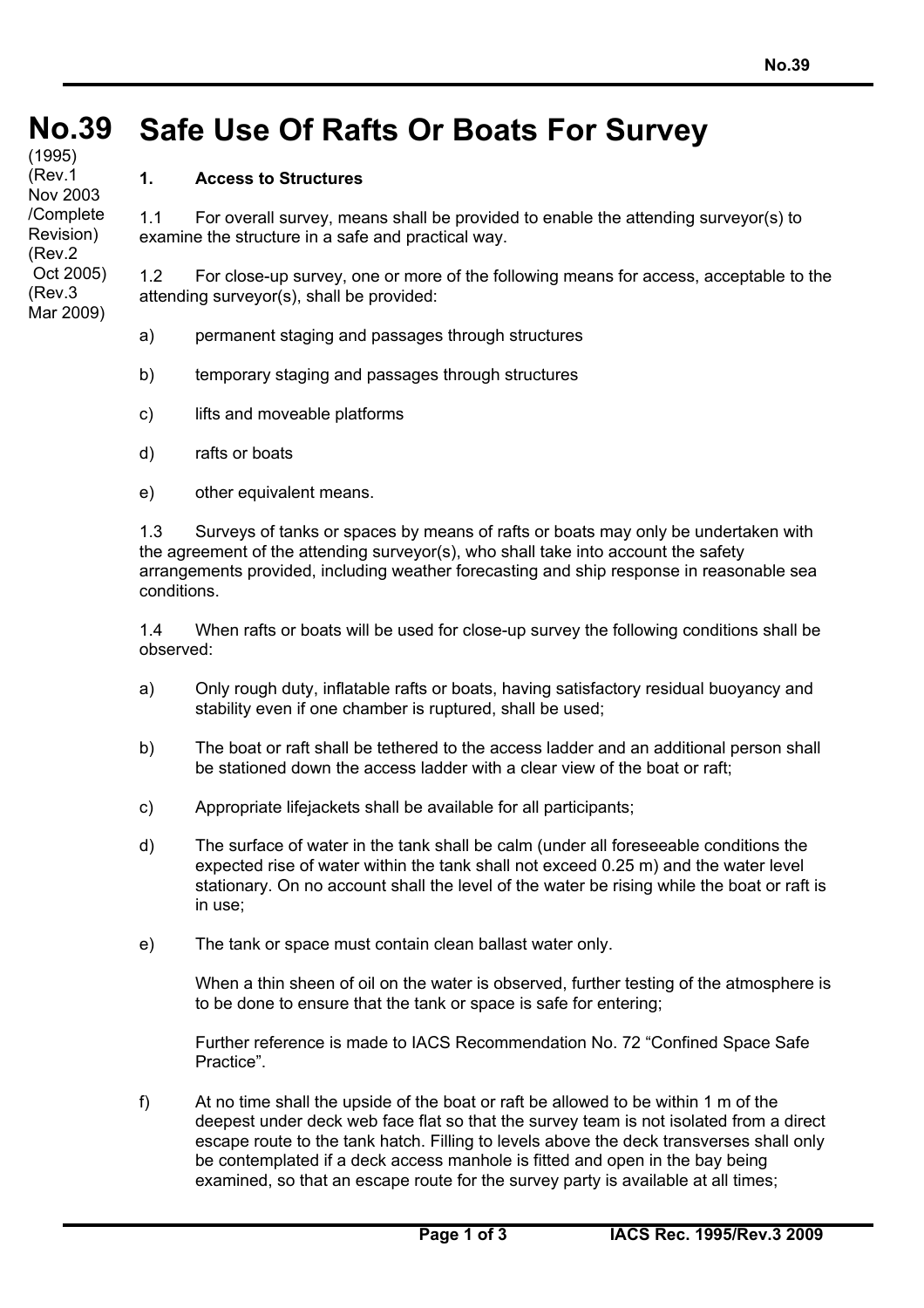- **No. 39 (**con't)
	- g) If the tanks (or spaces) are connected by a common venting system, or inert gas system, the tank in which the boat or raft is to be used shall be isolated to prevent a transfer of gas from other tanks (or spaces).

1.5 In addition to the above, rafts or boats alone may be allowed for close-up survey of the under deck areas for tanks or spaces if the depth of the webs are 1.5 m or less. If the depth of the webs is more than 1.5 m, rafts or boats alone may be allowed only.

- a) When the coating of the under deck structure is in GOOD condition and there is no evidence of wastage; or
- b) If a permanent means of access is provided in each bay to allow safe entry and exit. This means:
	- i. access direct from the deck via a vertical ladder and a small platform fitted approximately 2 m below the deck in each bay; or
	- ii. access to deck from a longitudinal permanent platform having ladders to deck in each end of the tank. The platform shall, for the full length of the tank, be arranged in level with, or above, the maximum water level needed for rafting of under deck structure. For this purpose, the ullage corresponding to the maximum water level is to be assumed not more than 3m from the deck plate measured at the midspan of deck transverses and in the middle length of the tank. (See Figure 1).

If neither of the above conditions are met, then staging or an "other equivalent means" is to be provided for the survey of the under deck areas.



Figure 1

*Note: Item 1.5 is a mandatory IACS unified requirement (UR Z10s).*

## **2.0 Safety Meetings**

2.1 The establishment of proper preparation and the close co-operation between the attending surveyor(s) and the company's representatives onboard prior to and during the survey are an essential part in the safe and efficient conduct of the survey.

2.2 Applicable safety procedures and responsibilities shall be discussed and agreed to ensure that the survey is carried out under controlled conditions.